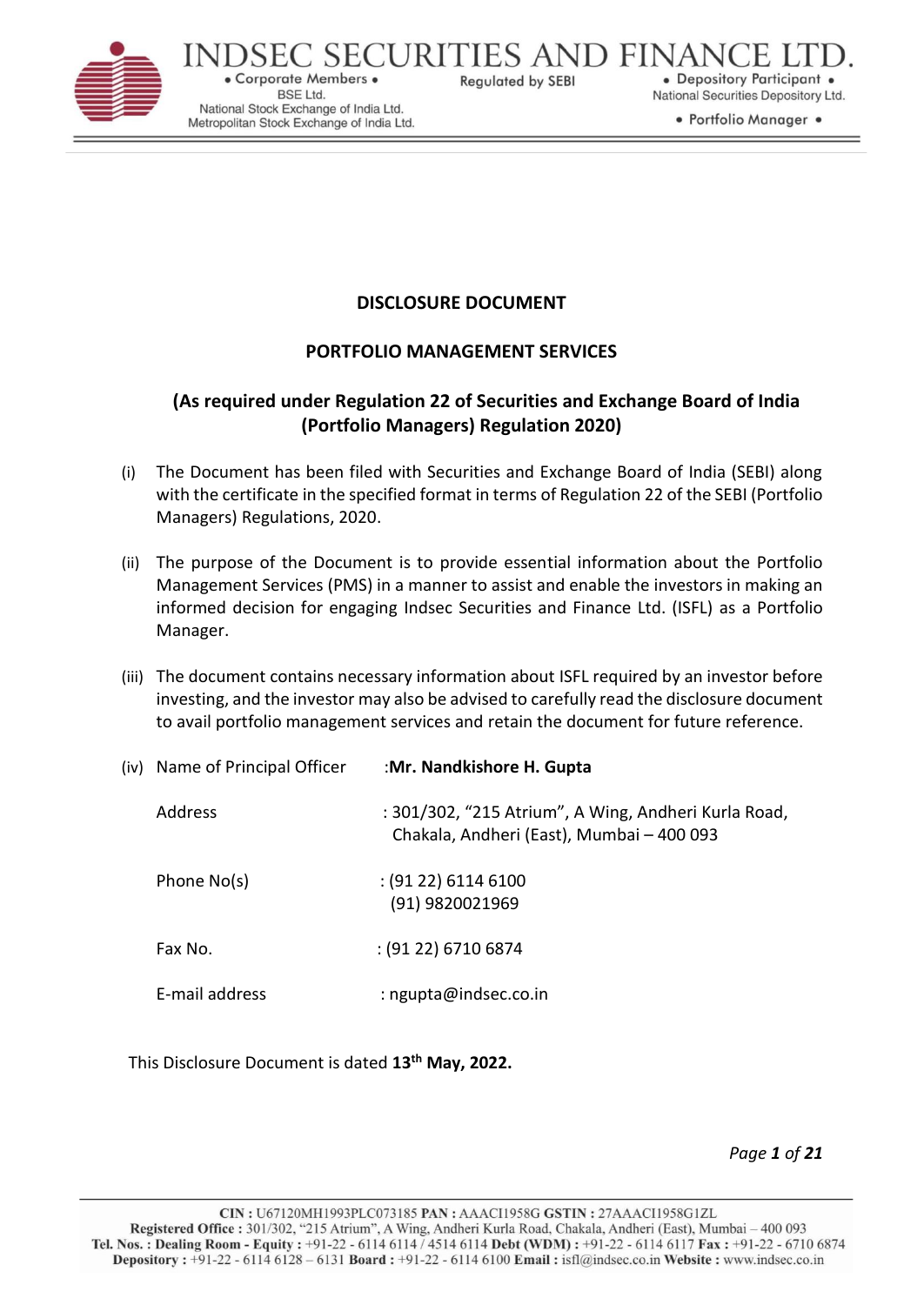

# **CONTENTS**

| 1. |                                                                                            |
|----|--------------------------------------------------------------------------------------------|
| 2. |                                                                                            |
| 3. |                                                                                            |
| 4. | Penalties, pending litigation or proceedings, findings of inspection or investigations for |
|    |                                                                                            |
| 5. |                                                                                            |
| 6. |                                                                                            |
| 7. |                                                                                            |
| 8. |                                                                                            |
| 9. |                                                                                            |
|    |                                                                                            |
|    |                                                                                            |
|    |                                                                                            |
|    |                                                                                            |
|    |                                                                                            |
|    |                                                                                            |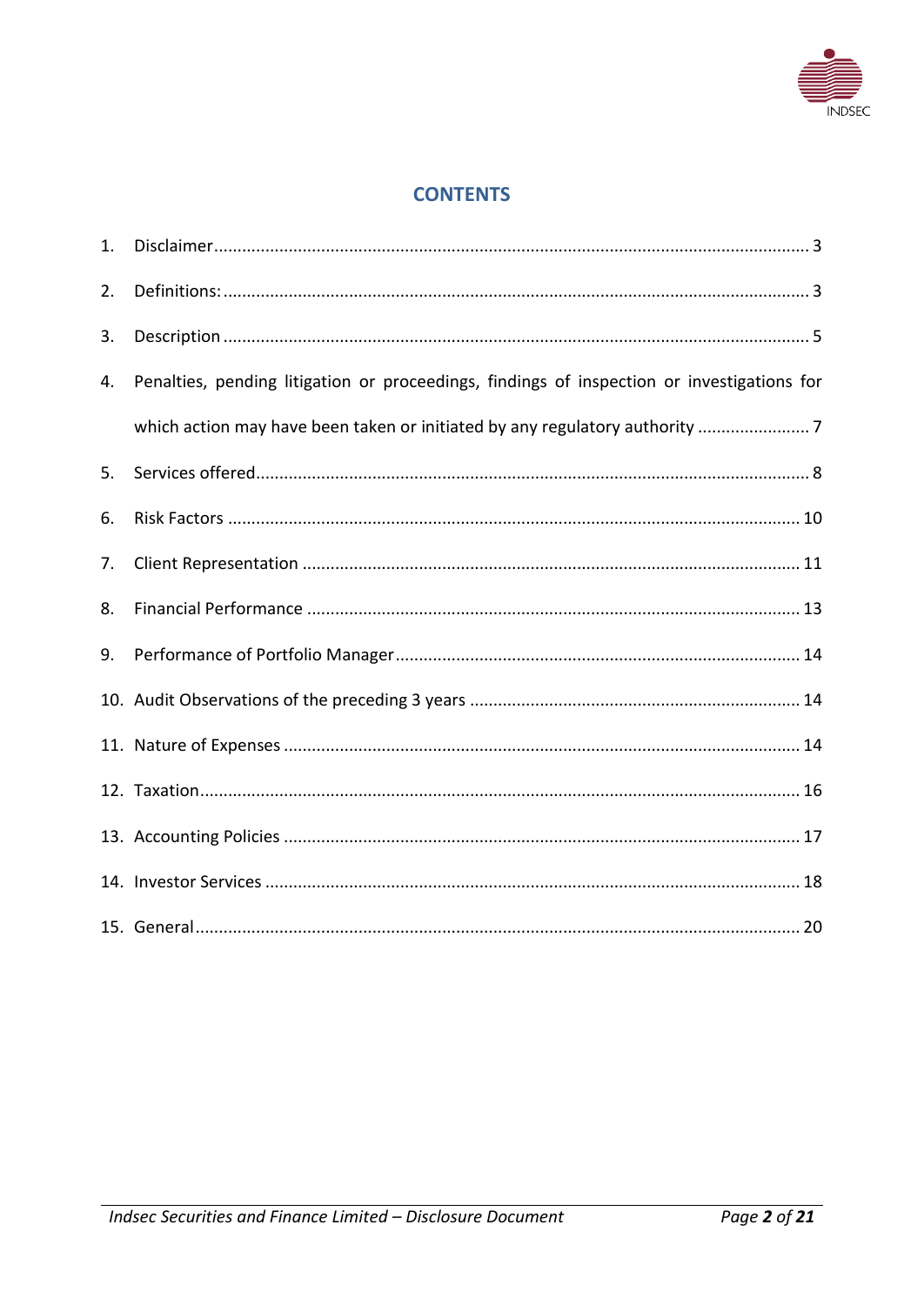

# <span id="page-2-0"></span>**1. Disclaimer**

This Disclosure Document has been prepared in accordance with the SEBI (Portfolio Managers) Regulations, 2020 and filed with SEBI. This Document has neither been approved / disapproved by SEBI nor has SEBI certified the accuracy or adequacy of the contents of the Document.

### <span id="page-2-1"></span>**2. Definitions:**

*(Unless the context or meaning thereof otherwise requires, the following expressions shall have the meaning assigned to them hereunder respectively as provided in the Regulation)*

**"Act"** means the Securities and Exchange Board of India Act, 1992 (15 of 1992) as amended from time to time.

**"Agreement"** means the Portfolio Management Agreement and includes any recitals, schedules, annexures or exhibits to this Agreement and any amendments made to this Agreement by the Parties in writing.

**"Assets"** means the portfolio/ single tradable security and/ or the funds.

**"Asset Under Management"** (AUM) is the market value of assets in the portfolio consisting of securities and funds. In case of securities market value will be calculated on the basis of Closing prices of the National Stock Exchange of India Limited (NSEIL). If the securities are not listed on NSEIL then the rate adopted shall be that of the Closing Prices of the BSE Limited (BSE) or Closing Prices of any other major stock exchange on which it is listed. In the event of this date being a holiday at the exchange the Closing Prices as on the immediately preceding trading day shall be adopted.

**"Body Corporate"** shall have the meaning assigned to it in or under clause (11) of section 2 of the Companies Act, 2013

**"Bank Account"** means one or more deposit or other accounts opened and maintained and operated by Portfolio Manager with any of the scheduled commercial banks in respect of the funds placed by the client.

**"Board"** or **"SEBI"** means the Securities and Exchange Board of India established under the Act.

**"Client"** means any person who registers with the Portfolio Manager for availing the service of portfolio management by the Portfolio Manager.

**"Custodian"** means Depository Participant (DP) who holds the shares, securities and cash on behalf of the client.

**"Depository Account"** means one or more account or accounts opened, maintained and operated by the Portfolio Manager with any depository or depository participant registered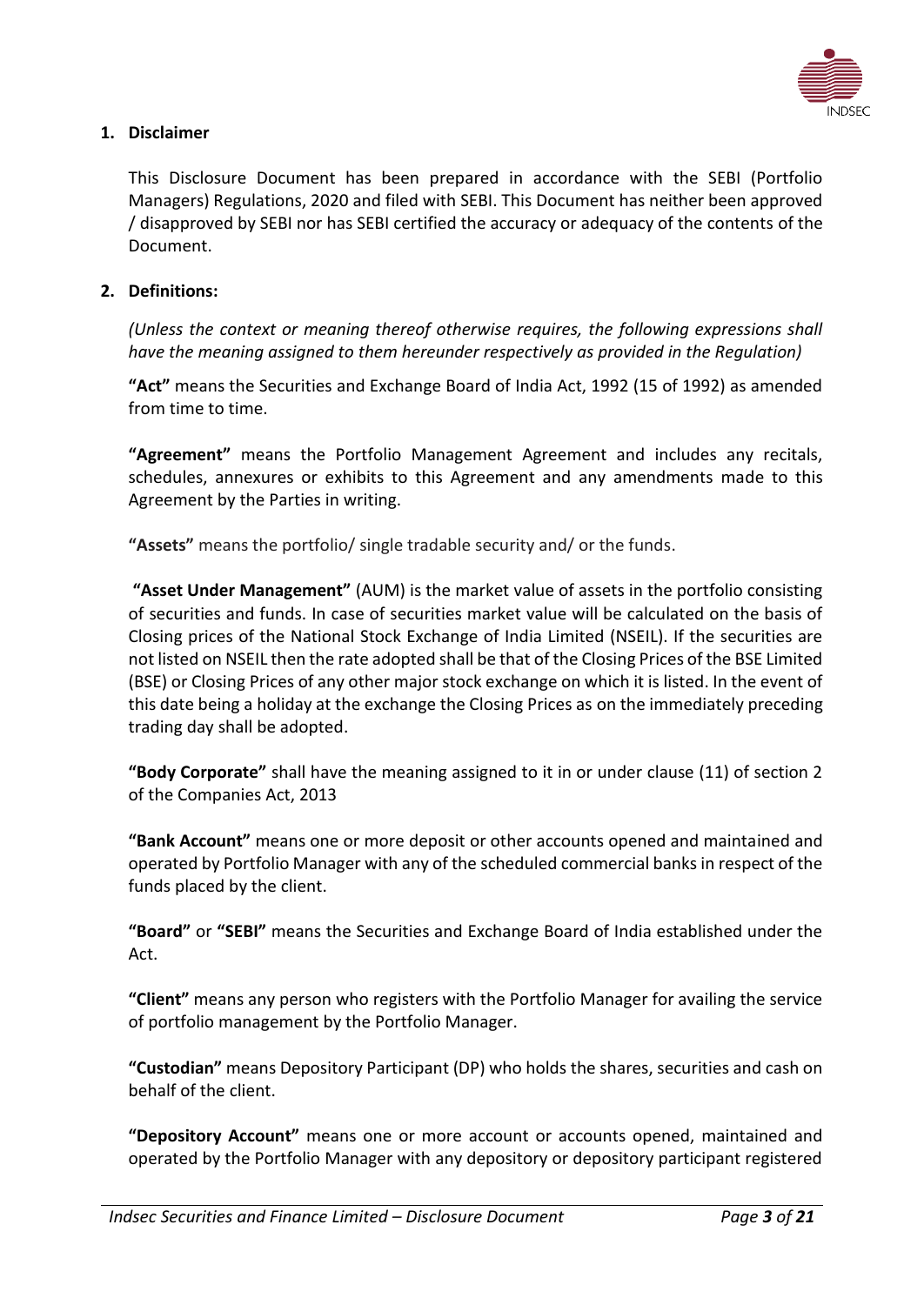

under the SEBI (Depositories and Participants) Regulations, 1996 in accordance with the agreement entered into with the Client.

**"Discretionary Portfolio Management Services"** means the portfolio management services rendered to the Client by the Portfolio Manager on the terms and conditions contained in the agreement, where under Portfolio Manager exercises any degree of discretion in the investments or management of assets of the Client.

**"Discretionary Portfolio Manager"** means a Portfolio Manager who exercises or may, under a contract relating to portfolio management, exercises any degree of discretion as to the investments or management of the portfolio of securities or the funds of the client, as the case may be.

**"Non-discretionary Portfolio Manager"** means a portfolio Manager who manages funds in accordance with the directions of the Client.

**"Effective date"** means the date on which the Portfolio Management Account of the client is activated in the books of Portfolio Manager.

**"Funds"** means the monies managed by the Portfolio Manager on behalf of the client pursuant to the Agreement and includes the monies mentioned in the application, any further monies placed by the client minus withdrawal / redemption made by the client with the Portfolio Manager for being managed pursuant to this agreement, the proceeds of the sale or other realization of the portfolio and interest, dividend or other monies received or receivable from the funds, so long as the same is managed by the Portfolio Manager.

**"Parties"** means the Portfolio Manager and the Client; and "Party" shall be construed accordingly

**"Person"** includes any individual, partners in partnership, central or state government, company, body corporate, cooperative society, corporation, trust, society, Hindu Undivided Family or any other body of persons, whether incorporated or not

**"Principal Officer"** means an employee of the Portfolio Manager who has been designated as such by the Portfolio Manager

**"Portfolio"** means the total holdings of all securities and funds belonging to the client.

**"Portfolio Manager" (PM)** means Indsec Securities and Finance Ltd. (ISFL) who has obtained certificate from SEBI to act as a Portfolio Manager under Securities and Exchange Board of India (Portfolio Managers) Rules and Regulations, 1993, vide Registration No. **INP000001892.**

**"Regulation"** means the Securities and Exchange Board of India (Portfolio Managers) Regulations, 2020, as may be amended by SEBI from time to time.

**"Securities"** includes: "Securities" as defined under the Securities Contract (Regulations) Act, 1956, shares, stocks, bonds, warrants, convertible and non – convertible debentures, fixed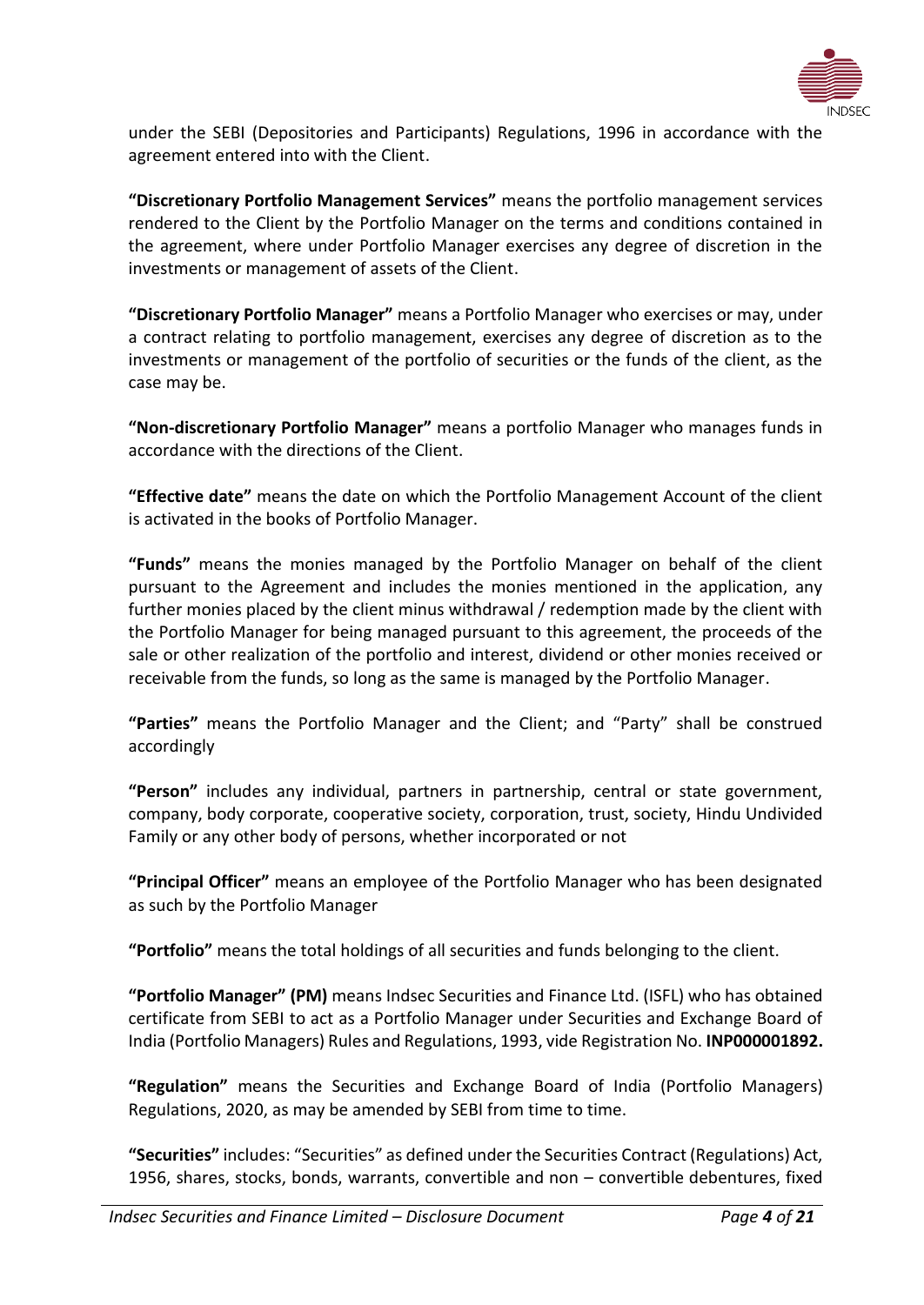

return investments, equity linked instruments, negotiable instruments, deposits, money market instruments, commercial paper, certificate of deposit, units issued by Unit Trust of India and/ or by any mutual funds, mortgage backed or other asset backed securities, derivative, options, futures, foreign currency commitments, hedged, swaps or netting of any other securities issued by any company or other body corporate, any trust, any entity, the Central Government, the State Government or the local or statutory authority and all money rights or property that may at any time be offered or accrue (whether by right, bonus, redemption, preference, option or otherwise) and whether in physical and in dematerialized form in respect of any of the foregoing or evidencing or representing rights or interest therein, Exchange Traded Funds, Liquid Funds; any other instrument or investments as may be permitted by applicable law from time to time.

# <span id="page-4-0"></span>**3. Description**

# **(i) History, Present Business and Background of the Portfolio Manager**

ISFL is in its 29<sup>th</sup> year of operations and is a corporate member of BSE in Equity and Debt segment and of NSEIL in Equities, Debt, Futures & Options and Currency Derivatives segments. ISFL is also a Depository Participant of the National Securities Depository Limited (NSDL). ISFL is also a dormant member of the Metropolitan Stock Exchange of India Ltd. in Currency Derivative Segment. With this setup ISFL is in a position to offer all types of services in the securities industry across stock exchanges in India.

ISFL was incorporated on 28th July 1993 and presently has an authorised share capital of Rs. 40 crores. The issued and paid-up capital of ISFL as on date of this document is Rs. 9.85 crore (equity), held by ISFL's directors, their relatives and its employees.

In the year 1999, Indsec Share and Stock Broking Limited (ISSL) was merged with ISFL by order of Hon'ble High Court at Bombay dated 14<sup>th</sup> January 1999, by virtue of which ISFL acquired the membership of BSE.

Since inception company's focus has been on research and advisory services. In view of its research capabilities ISFL focused mainly on institutional business and is today empanelled with most of the local financial institutions, insurance companies, banks and mutual funds. Further, ISFL is also empanelled with many Foreign Institutional Investors (FIIs). In a short span of time ISFL has grown from being a medium size broking outfit to become one of the largest capitalized Indian broking company offering the complete range of broking services.

ISFL has obtained a Certificate to act as Portfolio Manager from SEBI under SEBI (Portfolio Managers) Regulations, 1993 vide Registration No. INP000001892 in 2006.

ISFL's philosophy has always been investment with full knowledge acquired by in-depth fundamental research and to work persistently towards wealth maximization of clients by providing proactive financial services, while maintaining highest standard of ethics and professionalism. Keeping in view its philosophy ISFL now desires to service HNI's and other non-institutional investors through the PMS route. It aims to channelise the wealth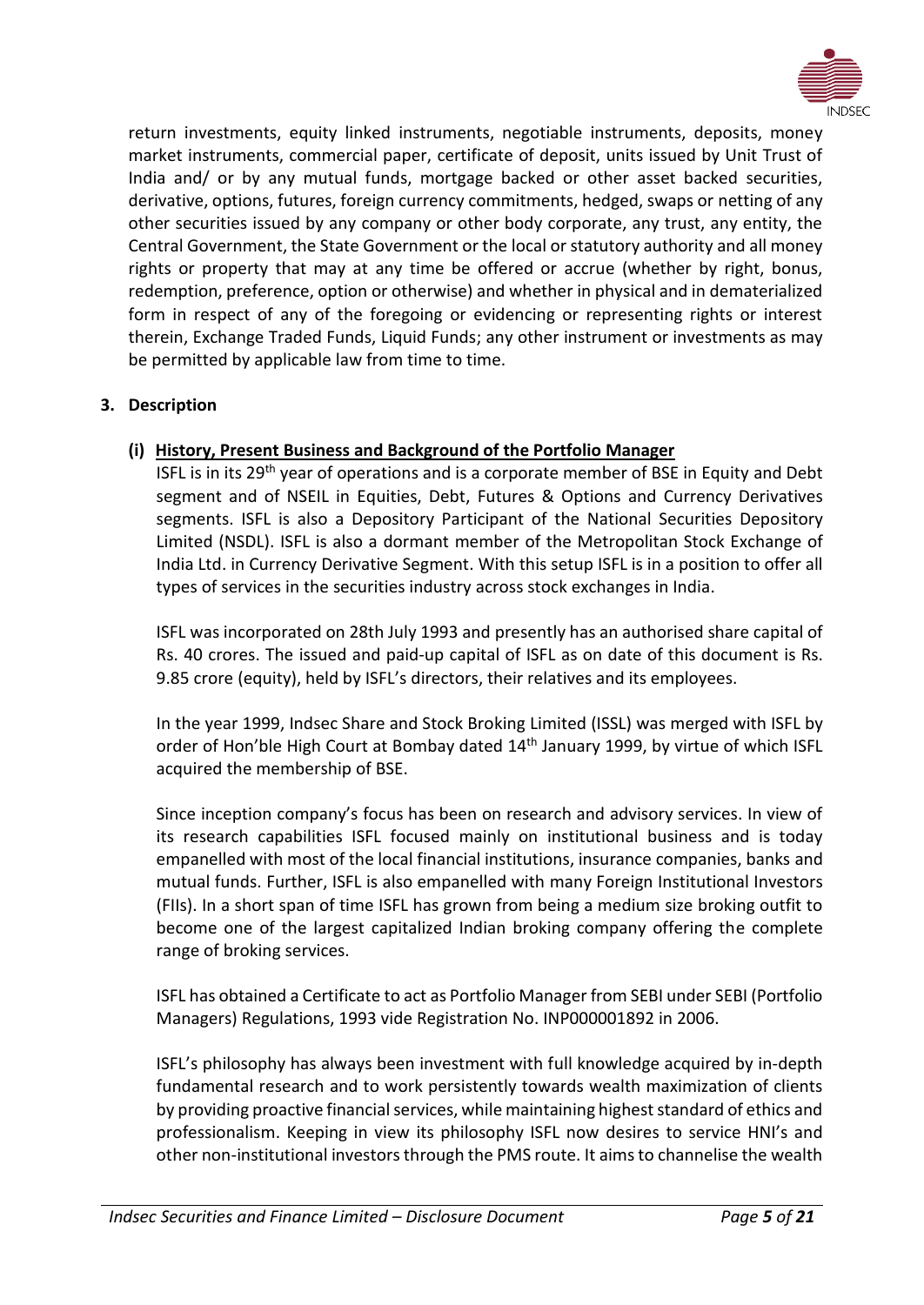

available with NRI's all over the world by making it possible for them to invest in the growth story of their country through PMS.

# **(ii) Promoters of Portfolio Manager, Directors and their background**

| Sr. | <b>Promoters Names</b>         | % of Equity | Qualification          | <b>Experience</b>                                                                     |
|-----|--------------------------------|-------------|------------------------|---------------------------------------------------------------------------------------|
| No. |                                | shares held |                        |                                                                                       |
| 1   | Mr. Nandkishore Gupta & family | 100%        | B. Com<br>(Hons.), FCA | Total 42 years<br>of experience,<br>which 31<br>of<br>years has been<br>Capital<br>in |
|     |                                |             |                        | Market.                                                                               |

#### **Promoters of Portfolio Manager** The details of the promoters of the company are as follows:

|                | <b>Present Directors and their Background</b> |      |                    |                                                |                    |
|----------------|-----------------------------------------------|------|--------------------|------------------------------------------------|--------------------|
| SN             | <b>Name</b>                                   | Age  | <b>Designation</b> | <b>Experience</b>                              | Quali-<br>fication |
| $\mathbf{1}$   | Mr.                                           | 62   | Chairman &         | Total<br>42<br>of<br>years                     | B.Com.             |
|                | Nandkishore                                   | yrs. | Managing           | experience, 11 years in the                    | (Hons), FCA        |
|                | Gupta                                         |      | Director           | profession of Accountancy                      |                    |
|                |                                               |      |                    | 31<br>Capital<br>&<br>years<br>in              |                    |
|                |                                               |      |                    | Market. With ISFL since                        |                    |
|                |                                               |      |                    | August 1994.                                   |                    |
| $\overline{2}$ | Ms. Maya                                      | 54   | <b>Whole Time</b>  | Total 33 years of experience                   | B.Com.             |
|                | Gandhi                                        | yrs. | Director           | Capital<br>Market.<br><b>Has</b><br>in         |                    |
|                |                                               |      |                    | worked with BSE Limited                        |                    |
|                |                                               |      |                    | (Inspection / Surveillance                     |                    |
|                |                                               |      |                    | Dept.) for over 5 years. With                  |                    |
|                |                                               |      |                    | ISFL since September 1994.                     |                    |
| 3              | Mr. Ramesh                                    | 73   | Independent        | Total 44 years of experience                   | M.Com,             |
|                | Chandra                                       | yrs. | Director           | in corporates, of which, 30                    | LLB, FCS           |
|                | Gupta                                         |      |                    | years in senior position (as                   |                    |
|                |                                               |      |                    | Vice-President, Finance &                      |                    |
|                |                                               |      |                    | Company Secretary with                         |                    |
|                |                                               |      |                    | Birla group co.). With ISFL                    |                    |
|                |                                               |      |                    | since August 2001.                             |                    |
| 4              | Mr. Ashok                                     | 68   | Independent        | Total 29 years of experience<br>the            | B. Com,            |
|                | Kukreja                                       | yrs. | <b>Director</b>    | profession<br>οf<br>in<br>audits.<br>and       | <b>FCA</b>         |
|                |                                               |      |                    | Accountancy<br>With<br>ISFL<br>since<br>August |                    |
|                |                                               |      |                    | 2007.                                          |                    |
|                |                                               |      |                    |                                                |                    |

# **(iii) Top 10 Group Companies/ Firms of Portfolio Managers on Turnover basis: NIL**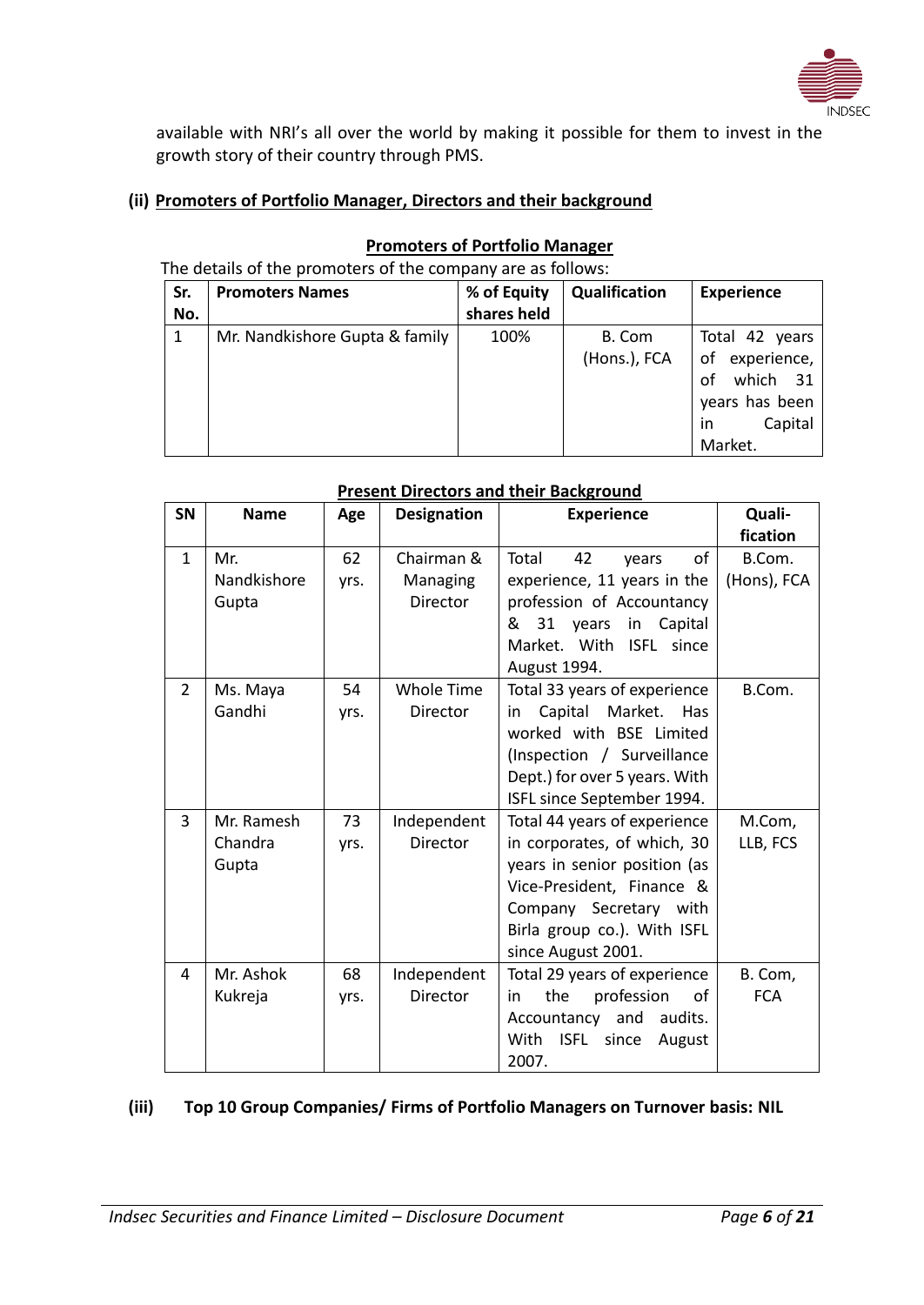

# **(iv) Details of Services Offered:**

# **a) Discretionary**

Under these services, the choice as well as the timing of the investment decisions rest solely with the Portfolio Manager. The Portfolio Manager shall have the sole and absolute discretion to invest in respect of the clients account as per the agreement and make such changes in the investments and invest some or all of the clients' funds in such manner and in such markets as it deems fit. The Portfolio Manager's decision (taken in good faith) in development of the clients' funds is absolute and final and can never be called in question or be open to review at any time during the currency of the agreement or at any time thereafter except on the ground of fraud, malafide nature and conflict of interest. This right of the Portfolio Manager shall be exercised strictly in accordance with the relevant Acts, Regulations, guidelines and notifications in force from time to time. Periodical statements in respect to Client's Portfolio shall be provided to the respective Client.

# **b) Non-discretionary**

Under these services, the client decides their own investment with the Portfolio Manager. The Portfolio Managers role is limited to providing research, investment advice and trade execution at the client's request. The Portfolio Manager inter alia manages transaction execution, accounting, recording or corporate benefits, valuation and reporting aspects on behalf of the Client entirely at the Client's risk.

# **c) Advisory**

Portfolio Manager gives advice to the client regarding investment / disinvestment in securities without any back office responsibility for trade execution custody or accounting functions. However, discretion lies with the client whether to act upon it or to ignore the advice.

# <span id="page-6-0"></span>**4. Penalties, pending litigation or proceedings, findings of inspection or investigations for which action may have been taken or initiated by any regulatory authority**

- No material penalties/ directions have been issued by the SEBI under the securities laws, SEBI Act or Rules or Regulations made there under.
- No penalties have been imposed for any economic offence and/ or for violation of any securities laws.
- There are no pending material litigation/ legal proceedings against the portfolio manager/ key personnel.
- No material deficiency in the systems and operations of the portfolio manager observed by the Board or any regulatory agency.
- There are no pending enquiry / adjudication proceedings initiated by the Board against the portfolio manager or its directors, principal officer or employee or any person directly or indirectly connected with the portfolio manager or its directors, principal officer or employee, under the Act or rules or regulations made thereunder.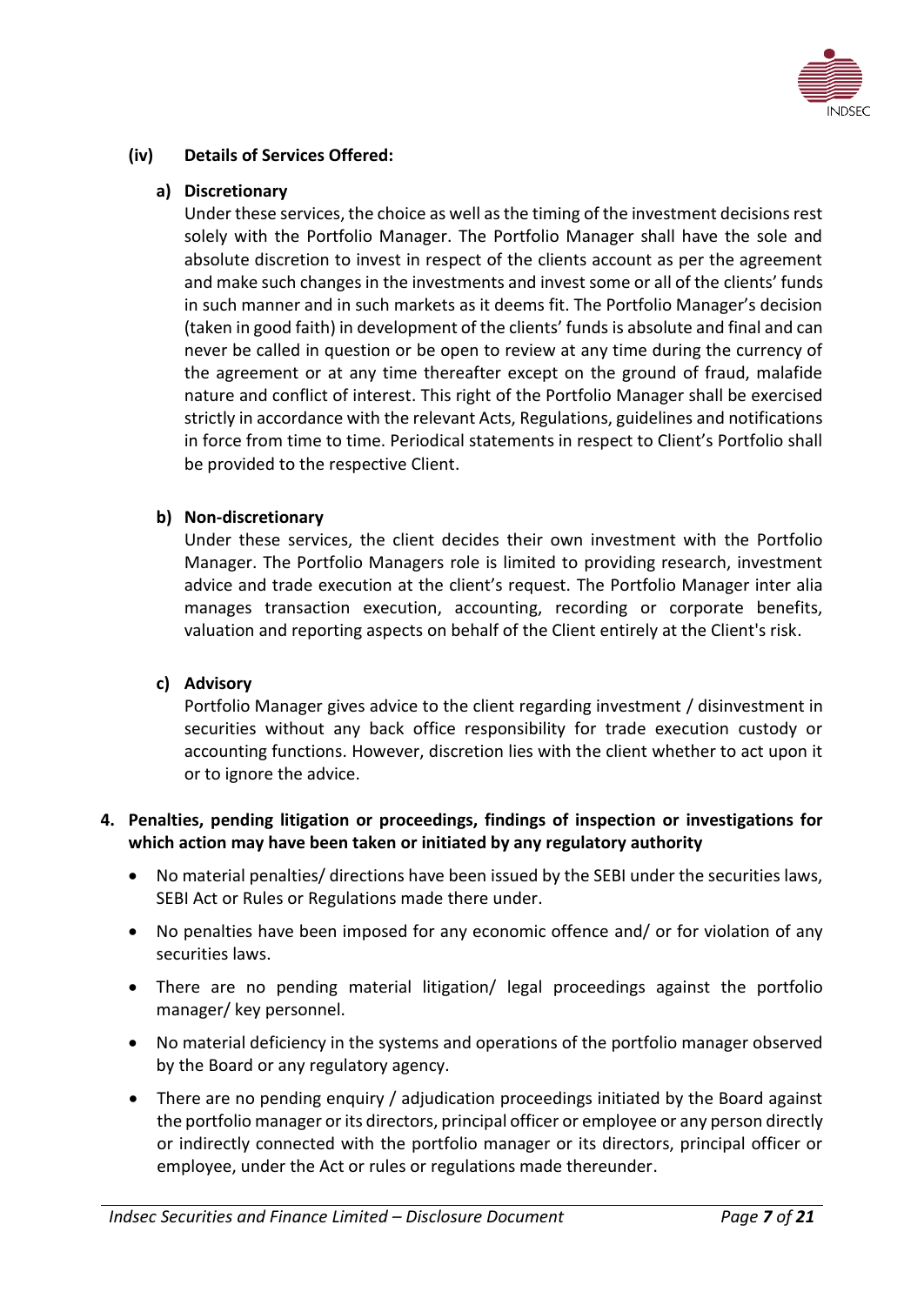

# <span id="page-7-0"></span>**5. Services offered**

Under Portfolio Management services ISFL will offer following 3 types of PMS Investment plans having different objectives and strategy of investment.

# **Option A - Aggressive:**

- **(i) Investment Objectives:** To create a focused portfolio of select, high conviction wealth creating stock ideas based on in-depth research leading to bottom-up approach. The strategy plans to generate an alpha over a period of over 2-3 years.
- **(ii) Description of types of securities e.g. equity or debt, listed or unlisted, convertible instruments, etc.:** Equity and equity related instruments and Liquid schemes of Mutual Funds.
- **(iii) Basis of selection of such types of securities as part of the investment approach:**  Investment in companies and sectors which could give higher than benchmark returns.
- **(iv) Allocation of portfolio across types of securities:** 90%-100% in Equities whereas liquid schemes is 0%-10%.
- **(v) Appropriate benchmark to compare performance and basis for choice of benchmark:**  Nifty 500
- **(vi) Indicative tenure or investment horizon:** Recommended time horizon for effective return is minimum 36 months.
- **(vii) Risks associated with the investment approach:** Investments in the equity shares of the Companies which are subject to stock market risks. This may have adverse impact on individual securities and consequently on the Net Asset Value of the Portfolio. It is possible that the client may receive zero or negative return (loss of capital) over the Investment period.

#### **Option B – Moderate:**

- **(i) Investment Objectives:** To generate capital appreciation by creating a portfolio of equity and equity-related securities.
- **(ii) Description of types of securities e.g. equity or debt, listed or unlisted, convertible instruments, etc.:** Equity and equity related instruments and debt schemes of Mutual Funds
- **(iii) Basis of selection of such types of securities as part of the investment approach:** Invest in companies with favourable risk reward matrix and could outperform the benchmark index.
- **(iv) Allocation of portfolio across types of securities:** 70%-100% in Equities whereas liquid schemes is 0%-30%.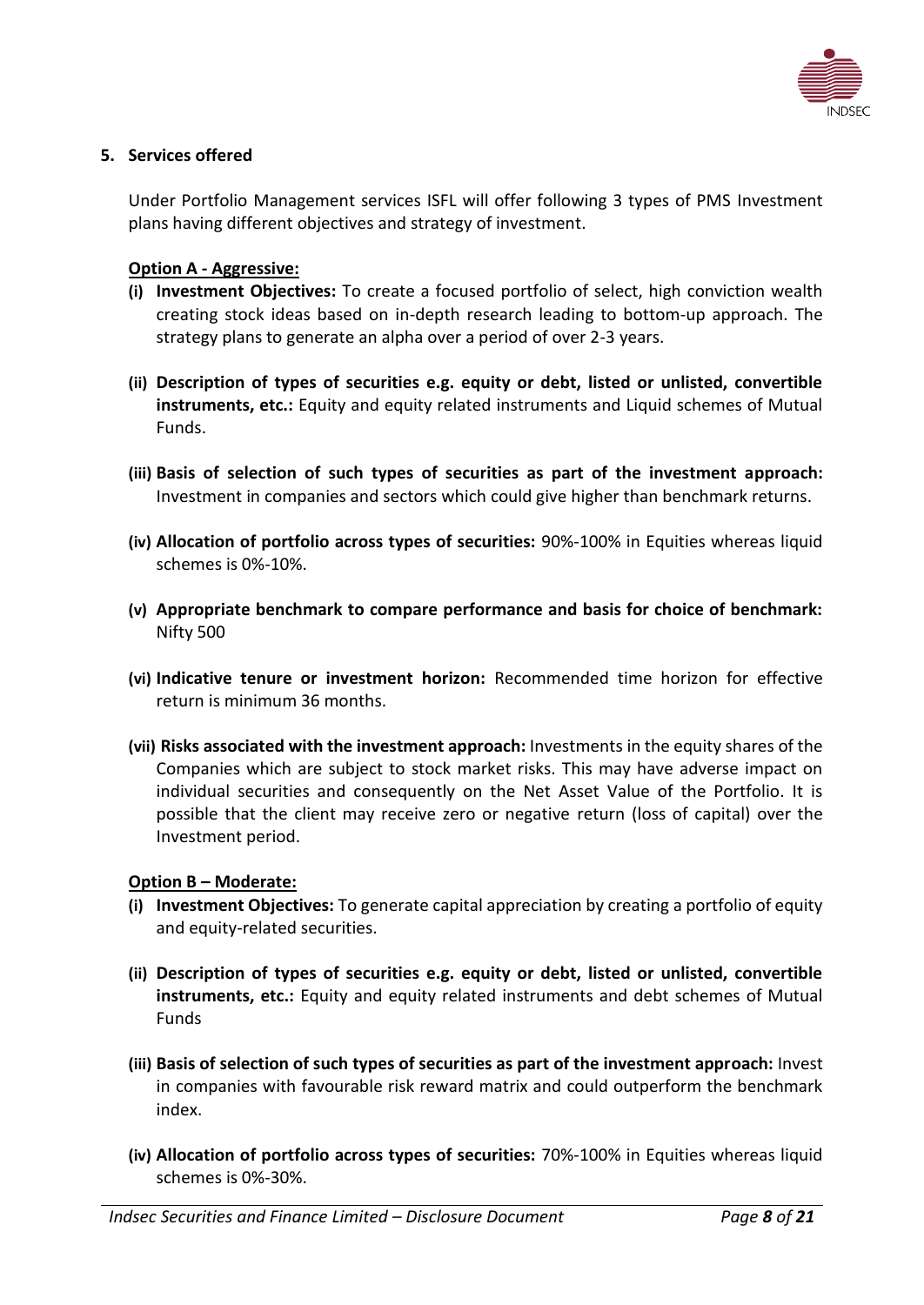

- **(v) Appropriate benchmark to compare performance and basis for choice of benchmark:**  Nifty 100
- **(vi) Indicative tenure or investment horizon:** Recommended time horizon for effective return is minimum 24 months.
- **(vii) Risks associated with the investment approach:** Investments in the equity shares of the Companies are subject to stock market risks. This may have adverse impact on individual securities and consequently on the Net Asset Value of the Portfolio.

### **Option C - Conservative:**

- **(i) Investment Objectives:** The objective of the investment approach is to generate long term capital appreciation for investors from a portfolio of equity and equity related securities.
- **(ii) Description of types of securities e.g. equity or debt, listed or unlisted, convertible instruments, etc.:** Equity and equity related instruments Liquid and debt schemes of Mutual Funds
- **(iii) Basis of selection of such types of securities as part of the investment approach:** Invest in a mix of equity and debt securities with singular focus on protection of capital.
- **(iv) Allocation of portfolio across types of securities:** 60%-100% in Equities whereas liquid schemes is 0%-40%.
- **(v) Appropriate benchmark to compare performance and basis for choice of benchmark:**  Nifty 50
- **(vi) Indicative tenure or investment horizon:** Recommended time horizon for effective return is minimum 24 months.
- **(vii) Risks associated with the investment approach:** Investments in the equity shares of the Companies are subject to stock market risks. This may have adverse impact on individual securities and consequently on the Net Asset Value of the Portfolio.

Currently the minimum investment amount/ securities is Rs. 50 Lacs. The Client may on one or more occasion(s) or on a continual basis, make further placement of Securities and/ or funds under the service.

<span id="page-8-0"></span>The Portfolio Manager will not invest any of the funds of the Client in the shares, mutual funds, debt, deposits and other financial instruments of group companies of the Portfolio Manager.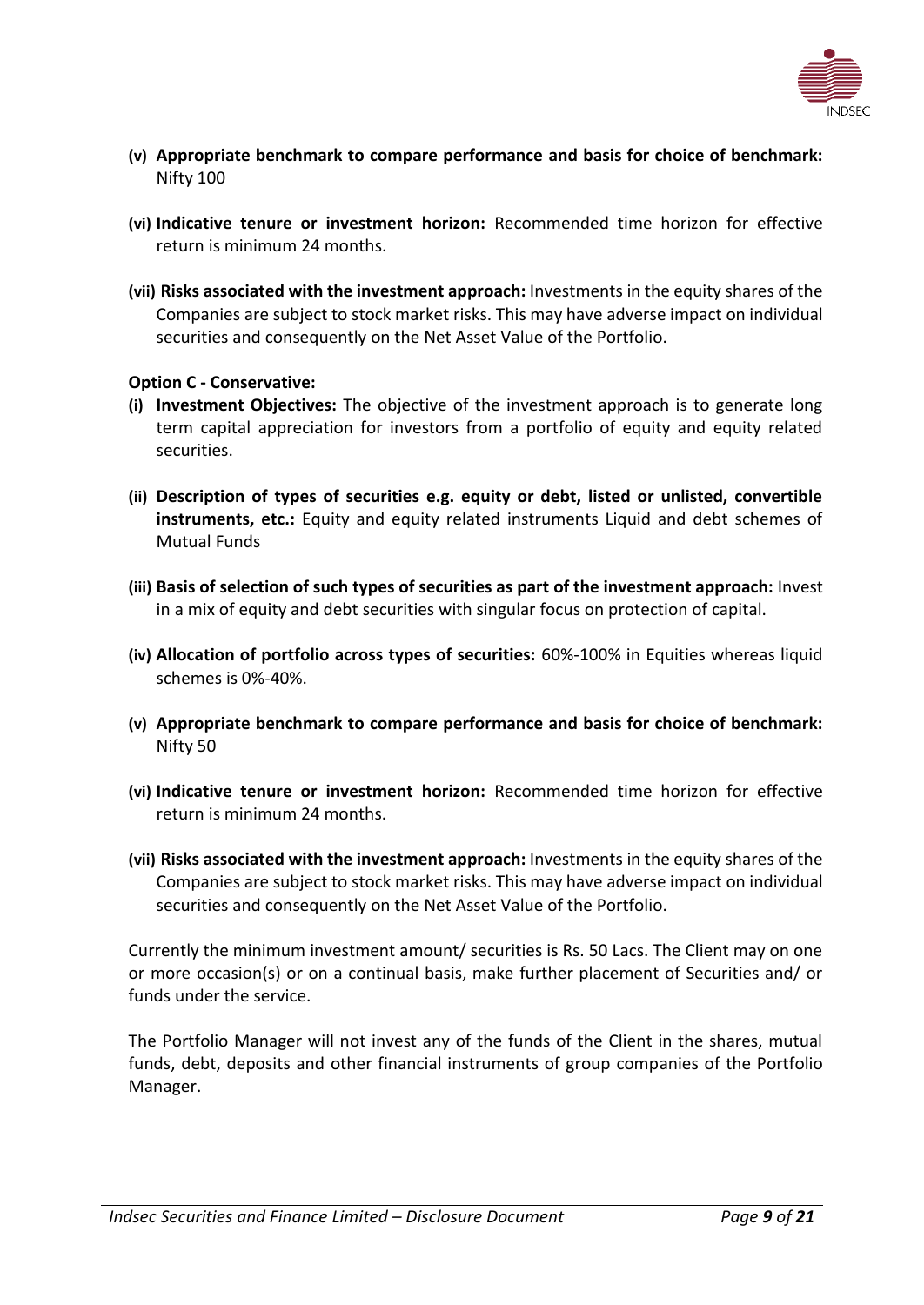

# **6. Risk Factors**

- i) Securities investments are subject to market risk and there is no assurance or guarantee that the objectives of the investment will be achieved.
- ii) Past performance of the Portfolio Manager does not guarantee the future performance of the same.
- iii) The value of the Portfolio may go up or down depending on the factors and forces affecting stock markets.
- iv) The performance of the Assets of the Client may be adversely affected by the performance of individual securities, changes in the market place and industry specific and macro-economic factors. The investment strategies are given different names for convenience purpose and the names of the Strategies do not in any manner indicate their prospects or returns.
- v) The Portfolio Manager is neither responsible nor liable for any losses resulting from the operations of the Portfolio Investment plans.
- vi) The investments made by the Portfolio Manager are subject to risks arising from the investment objective, investment strategy and asset allocation.
- vii) The Portfolio Manager may use derivatives instruments like index futures, stock futures and options contracts, warrants, convertible securities, swap agreements or any other derivative instruments for the purpose of hedging and portfolio balancing, as permitted under the Regulations and guidelines.
- viii) Usage of derivatives will expose the investment plan to certain risks inherent to such derivatives. As and when trades are done in the portfolio accounts, in the derivatives market, there are risk factors and issues concerning the use of derivatives that investors should understand. Derivative products are specialized instruments that require investment techniques and risk analysis different from those associated with stocks and bonds. The use of a derivative requires an understanding not only of the underlying instrument but of the derivative itself. Derivatives require the maintenance of adequate controls to monitor the transactions entered into, the ability to assess the risk that a derivative adds to the portfolio and the ability to forecast price or interest rate movements correctly. There is the possibility that a loss may be sustained by the portfolio as a result of the failure of another party (usually referred to as the "counter party") to comply with the terms of the derivatives contract. Other risks in using derivatives include the risk of mis-pricing or improper valuation of derivatives and the inability of derivatives to correlate perfectly with underlying assets, rates and indices. Thus, derivatives are highly leveraged instruments. Even a small price movement in the underlying security could have a large impact on their value.
	- ix) The investment made by the Portfolio Manager is subject to risk arising out of non  $$ diversification, if any.
	- x) The investments of the fund and resultant investments are subject to a very wide range of risks which include amongst others inter alia:
		- a) Overall economic slowdown, unanticipated bad corporate performance, environmental or political (including changes in tax laws and rates), changes in government policies and regulations with regards to industry and exports.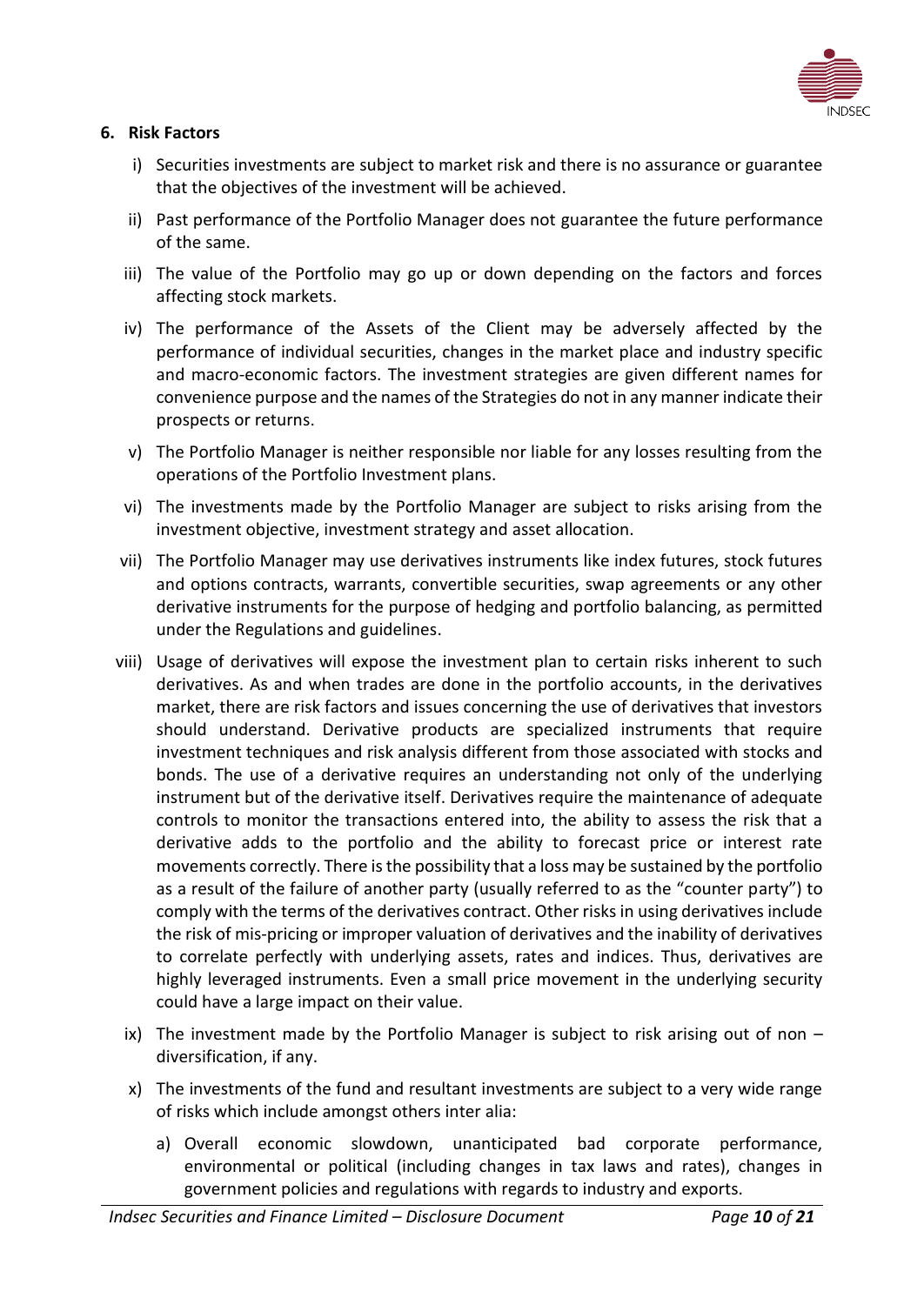

- b) Act of state, sovereign action, Acts of God, Acts of war, civil disturbance.
- c) Delisting or market closure, relatively small number of scrips accounting for a large proportion of trading volume.
- d) Misjudgment of Portfolio Manager, unsystematic settlement procedures, refusal or delay in registration of securities, non- receipt of interest or dividend etc.
- xi) The Portfolio Manager shall take all reasonable steps to invest the funds in a prudent manner. Such decisions may not always prove to be profitable or correct. Consequently, any loss arising from such decisions shall be a risk assumed by the client.
- xii) Limited liquidity in the market, settlement risk, impeding readjustment of portfolio composition, highly volatile stocks money markets in India. There is also risk of total loss of value of an Asset, possibilities of recovery of loss in investments only through expensive legal process. Such loss could arise due to factors which by way of illustration, include, default or non–performance of a third party, company's refusal to register a security due to legal stay or otherwise, disputes raised by third parties. Thus, the investment in Indian Capital Money Market involves above average risk for investors compared with other types of investment opportunities. Investments will be of a longer duration compared to trading in securities. There is a possibility of the value of investment and the income there from falling as well as rising depending upon the market situation.
- xiii) The Portfolio Manager is not guaranteeing or assuring any return on investment.

# <span id="page-10-0"></span>**7. Client Representation**

**Others:**

| <b>Category of Clients</b>         | No. of<br><b>Clients</b> | <b>Funds Managed</b><br>(Rs. Lakhs) |  |  |
|------------------------------------|--------------------------|-------------------------------------|--|--|
| <b>Associates/Group Companies:</b> |                          |                                     |  |  |
|                                    |                          |                                     |  |  |

# **i) Details of client's accounts (as on 31/03/2022):**

#### **ii) Related Party Disclosure:**

Related Party disclosure as reportable under Accounting Standard – 18 issued by The Institute of Chartered Accountants of India and as disclosed in the Audited Financial Statements for the year ended  $31<sup>st</sup>$  March 2022 of the company is as under:

2019-2020 | NIL | NIL | N.A. 2020-2021 | NIL | NIL | N.A. 2021-2022 NIL NIL N.A.

2019-2020 NIL NIL N.A. 2020-2021 | NIL | NIL | N.A. 2021-2022 NIL NIL N.A.

**Discretionary/ Non Discretionary**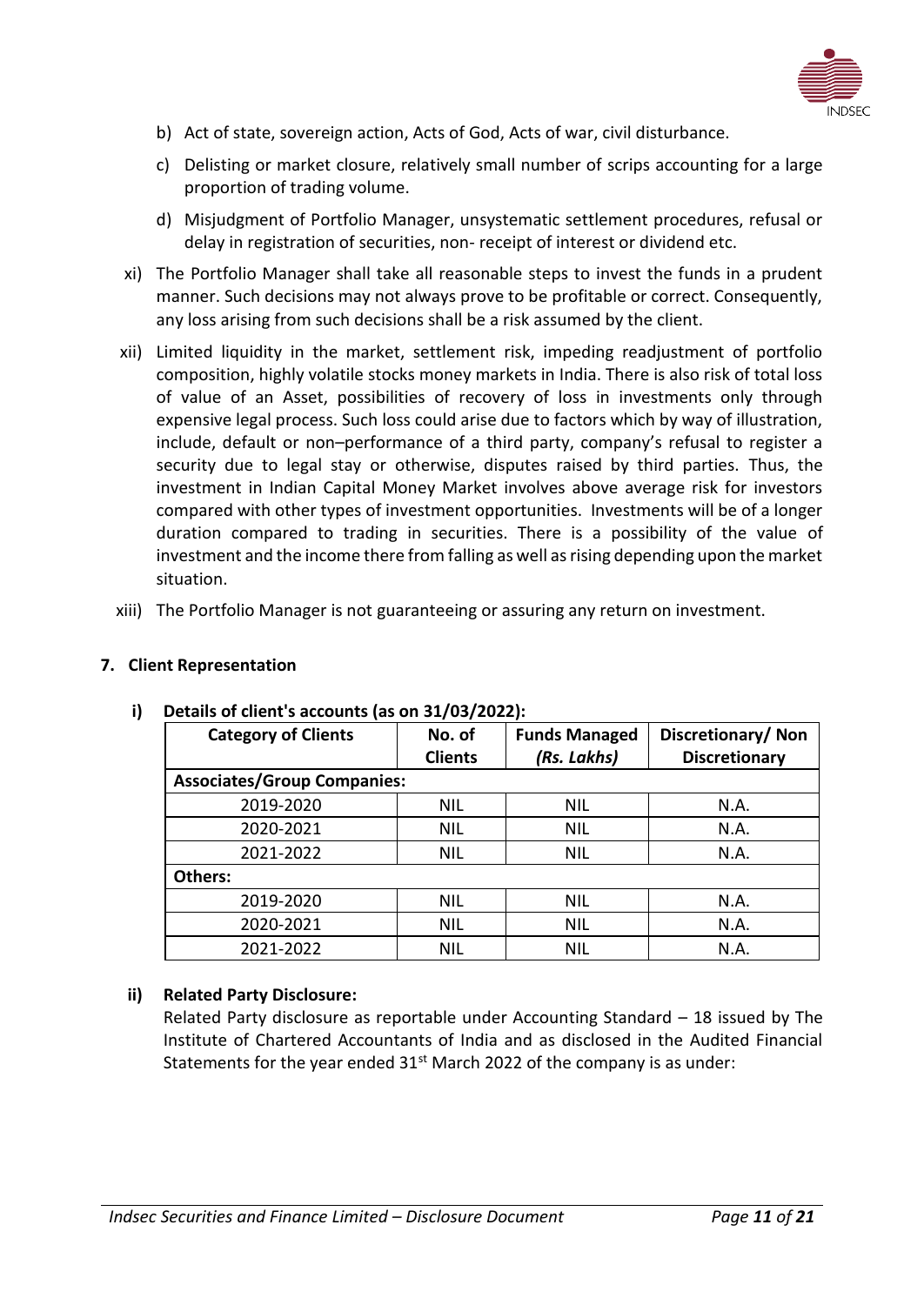

### **(I) List of related parties**

### **a) Holding company/entity:**

- Nandkishore Gupta (HUF)
- **b) Individuals owning, directly or indirectly, an interest in the voting power of the Company that gives them control or significant influence over the Company:**
	- Mr. Nandkishore Gupta (Managing Director)

### **c) Key managerial personnel / Shareholder:**

- Mrs. Maya Gandhi (Whole-time Director)
- Mr. Jayechund Jingree (Non-Executive Director)
- Mr. Ramesh Chandra Gupta (Independent Director)
- Mr. Ashok Kukreja (Independent Director)
- Mr. Diamond Dand (Chief Financial Officer)
- Mr. Siddheshwar Thorat (Company Secretary)
- Mrs. Karuna Gupta (Shareholder)

### **d) Companies in which Directors and/or their relatives have significant influence:**

• HKG Capital Services Pvt. Ltd.

#### **e) Relatives:**

- Mr. Chirag Gupta
- Mr. Tushar Gupta
- Mrs. Akshata Gupta

#### **(II) Transactions and balances with related parties:**

*(Amt. in Lacs)* **Individuals exercising significant influence Key managerial personnel / Share holder Relatives Total Nature of Transaction: - Remuneration** • Mr. Nandkishore Gupta  $\begin{array}{|c|c|c|c|c|c|c|c|c|} \hline \text{• Mr.} \text{ Nandkishore Gupta} & 121.30 & - & - & 121.30 \ \hline \end{array}$  $(59.62)$  -  $\vert$  -  $\vert$  (59.62) • Mrs. Maya Gandhi | - | 13.20 | - | 13.20  $(11.10)$   $\qquad (11.10)$ • Mr. Diamond Dand | - | 74.61 | - | 74.61  $(48.46)$   $\qquad - \qquad (48.46)$ • Mr. Siddheshwar Thorat - 9.65 (2.73) - - 9.65 (2.73)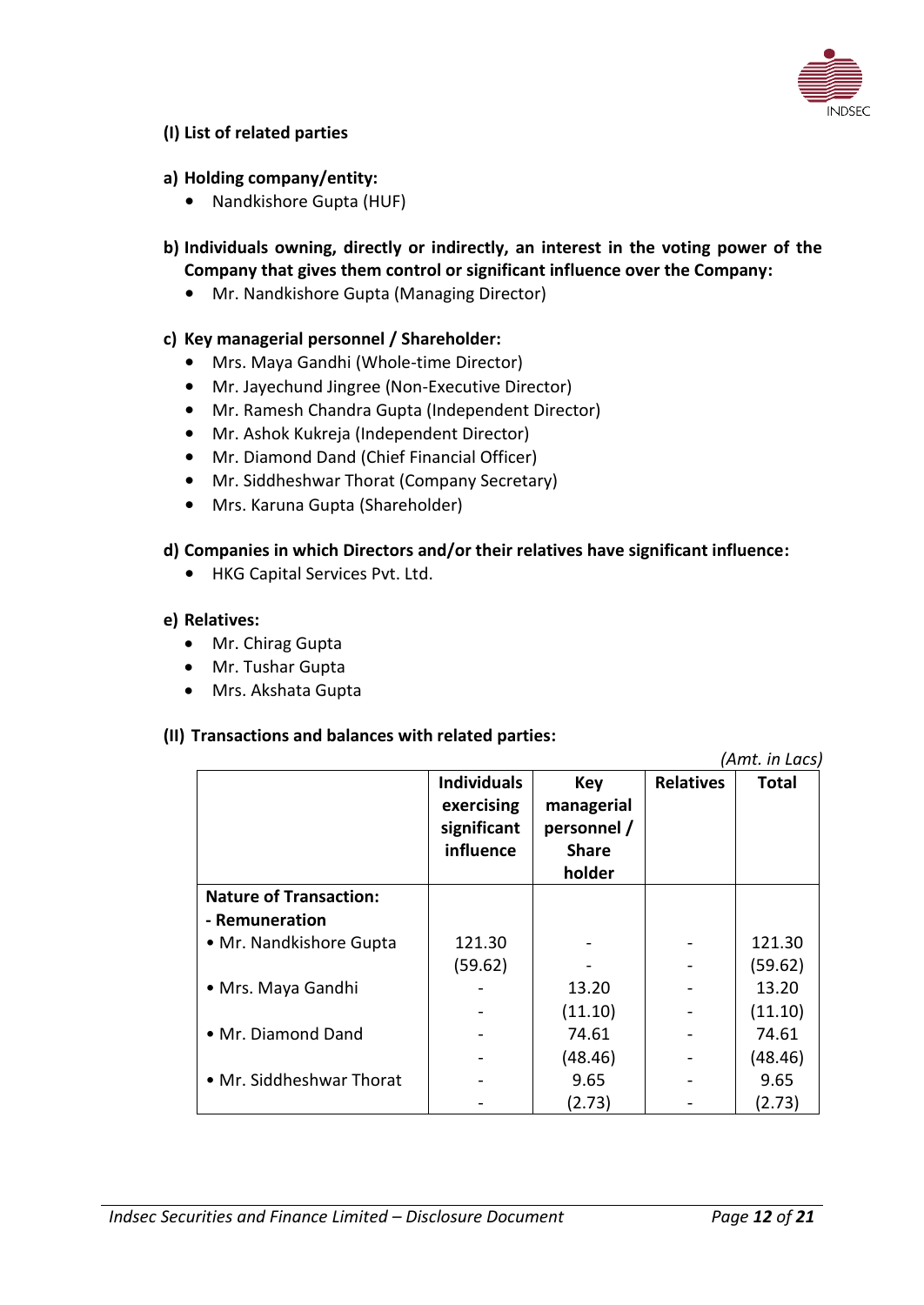

**Note:** Name of the Related Parties have been given in cases where the amount of transaction exceeds 10% of the total related party transaction of the same type. Figures in bracket represent previous year figure.

# <span id="page-12-0"></span>**8. Financial Performance**

<span id="page-12-1"></span>

|                                                               |          |         | (Amt. in Lacs) |
|---------------------------------------------------------------|----------|---------|----------------|
| <b>Particulars</b><br>(Based on Audited Financial Statements) | 2021-22  | 2020-21 | 2019-20        |
| Profit before exceptional item, depreciation<br>and tax       | 111.15   | 99.85   | 294.71         |
| Less: Depreciation                                            | 12.31    | 9.14    | 11.35          |
| Taxation                                                      | 38.33    | 26.27   | 66.12          |
| <b>Add:</b> Exceptional Item                                  | 1,801.45 |         |                |
| Net profit after exceptional item, depreciation<br>and tax    | 1,861.96 | 64.44   | 217.24         |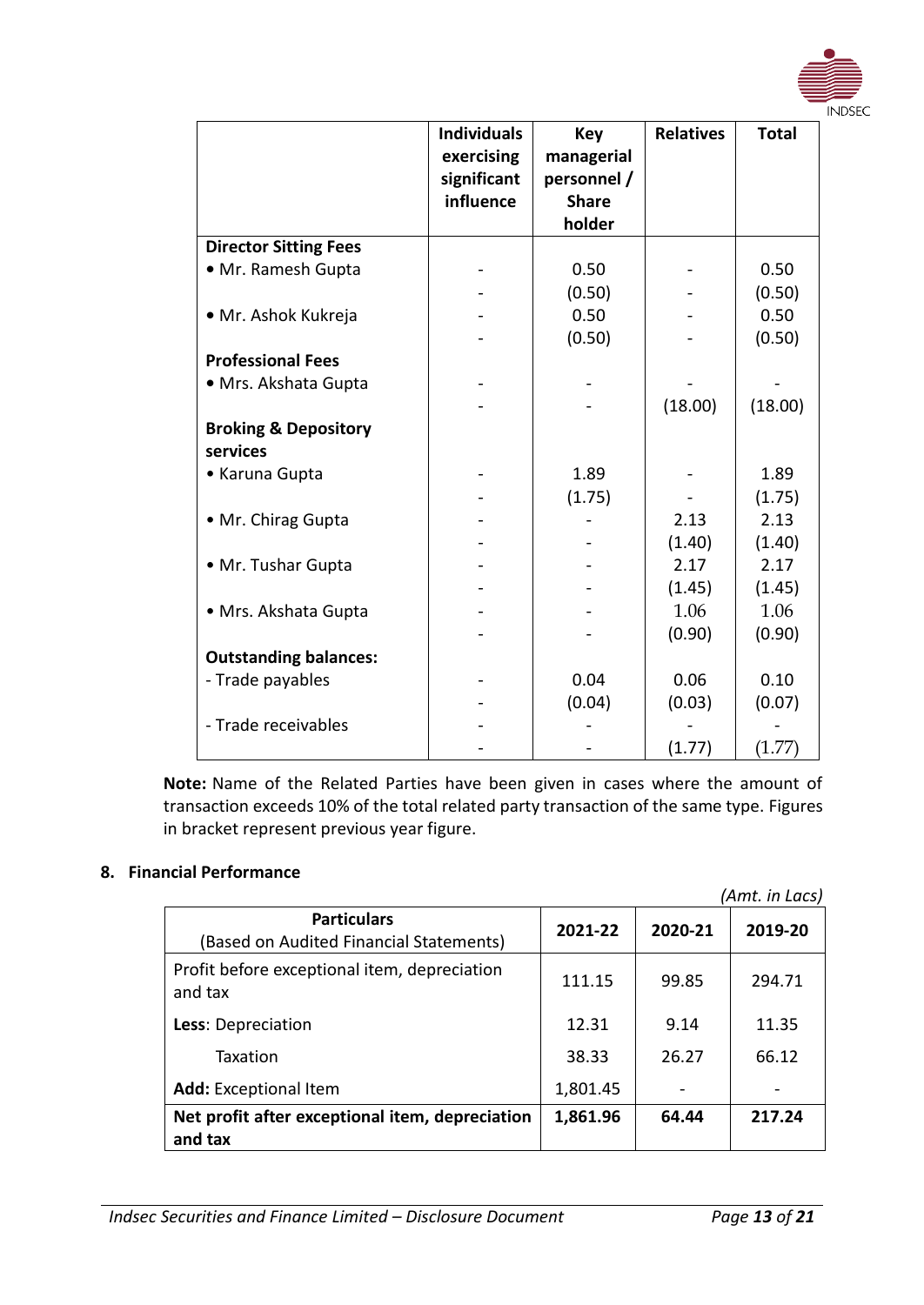

# **9. Performance of Portfolio Manager**

Performance of Portfolio Manager and in case of discretionary portfolio manager disclosure of performance indicators will be calculated using "time weighted average" method in terms of Regulation 22 of the SEBI (Portfolio Managers) Regulations:

### 1) **Option A - Aggressive:**

| <b>Particulars</b> | 2021-22 | 2020-21 | 2019-20 |
|--------------------|---------|---------|---------|
| <b>PMS Returns</b> | $NIL^*$ | $NIL^*$ | $NIL^*$ |
| Nifty 500          | 20.96%  | 75.99%  | -27.60% |

### 2) **Option B – Moderate:**

| <b>Particulars</b> | 2021-22 | 2020-21 | 2019-20   |
|--------------------|---------|---------|-----------|
| <b>PMS Returns</b> | $NIL^*$ | $NIL^*$ | $NIL^*$   |
| Nifty 100          | 19.27%  | 69.59%  | $-25.94%$ |

### 3) **Option C - Conservative:**

| <b>Particulars</b> | 2021-22 | 2020-21 | 2019-20   |
|--------------------|---------|---------|-----------|
| <b>PMS Returns</b> | NIL*    | $NIL^*$ | $NIL^*$   |
| Nifty 50           | 18.88%  | 70.87%  | $-26.03%$ |

*Note: Performance indicators represent the Absolute return of the indexes*

*\* - As there are no clients since March 2012 return are being shown as Nil*

*# - Data Source - NSE website (https://www.nseindia.com)*

#### <span id="page-13-0"></span>**10. Audit Observations of the preceding 3 years**

The books of account of the Portfolio Manager relating to the Client's Fund/ transactions shall be audited by an independent Chartered Accountant appointed by the Portfolio Manager and a copy of the certificate/ report issued by the chartered accountant shall be forwarded by the Portfolio Manager to the Client. The Client may appoint a chartered accountant of its choice at his own cost and expense to audit the books and accounts of the Portfolio Manager, relating to his transactions. The Portfolio Manager shall co-operate with such chartered accountant in course of the audit.

No Audit Observations have been issued by the auditors in their audit report during the preceding 3 years.

#### <span id="page-13-1"></span>**11. Nature of Expenses**

# **i) Investment management and advisory fees**

The Investment management and advisory fees may be charged as a fixed fee or a percentage of the quantum of funds managed and may be return based or a combination of any of these, as agreed in the Portfolio Management agreement and will range from 1% to 2% per annum. The Fees may be charged at the end of a specified tenure as agreed between the Client and the Portfolio Manager.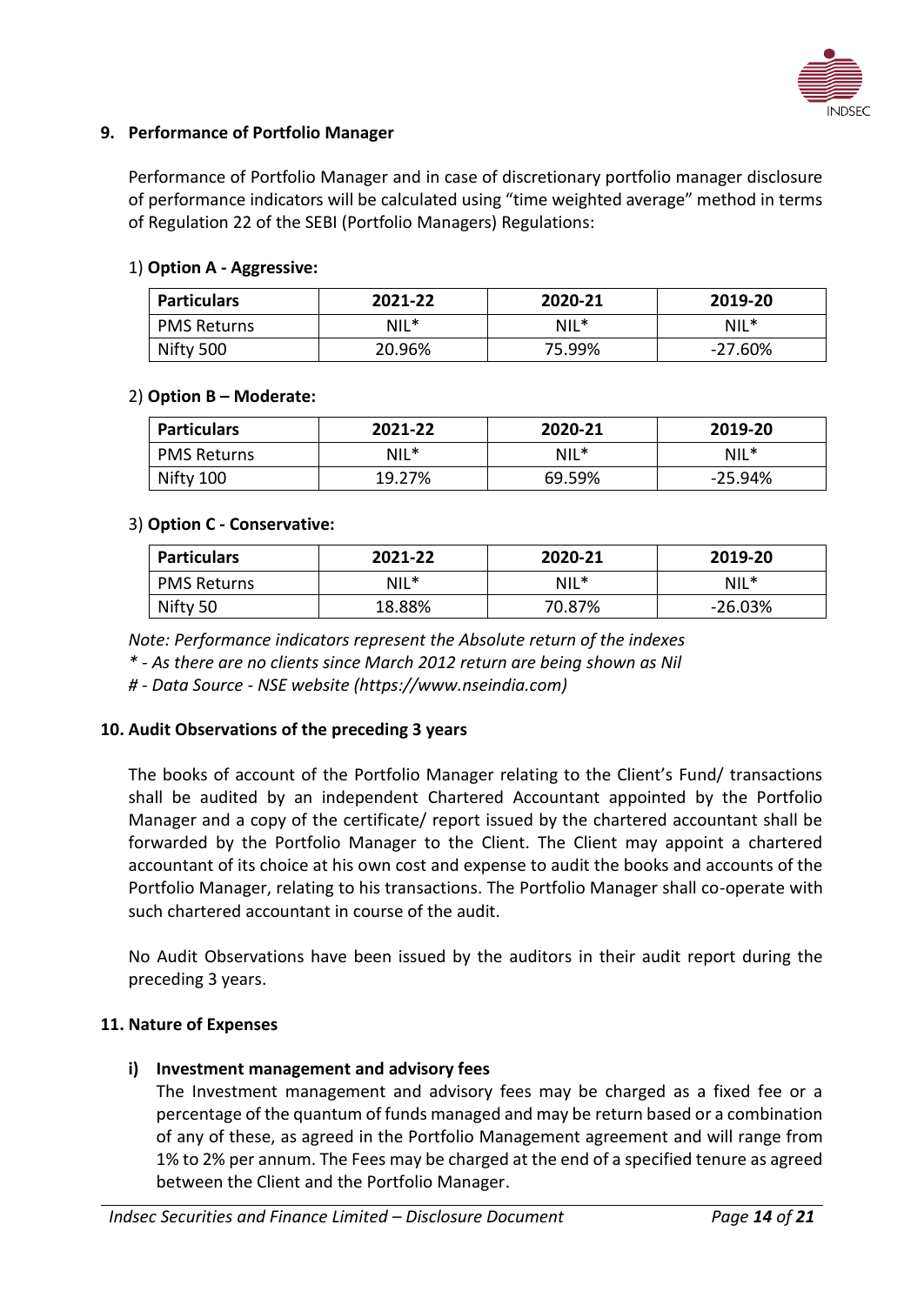

# **ii) Custodian Fees**

These charges relate to the opening and maintenance of Depository Accounts and/ or custody and transfer charges paid to the Custodian and/ or Depository Participant, dematerialization, rematerialization and other charges in connection with the operation and management of the depository accounts. The fees and other charges levied to the clients are subject to actuals as charged by the respective Custodians and DPs.

#### **iii) Registrar and transfer agent fee**

Charges payable to registrars and transfer agents in connection with effecting transfer of securities and bonds including stamp charges, cost of affidavits, notary charges, postage stamp and courier charges, etc.

#### **iv) Brokerage and transaction cost**

The investments under Portfolio Management would be done through registered members of the Stock Exchange(s) who charge brokerage up to a maximum of 2.5% of contract value. In addition to the brokerage , amounts payable to the broker for opening of an account, execution of transactions on the stock exchange or otherwise for the transfer of Securities and may inter-alia include service charges, transaction costs, turnover tax, exit and entry loads as may be mutually agreed between client and member, stamp duty costs, Goods and Services Tax (including cesses, if any), Securities Transaction Tax, (including cesses, if any), foreign transaction charges (if any) and any other levies thereon, as may be applicable from time to time.

#### **v) Legal costs and professional fees**

Costs incurred for documentation, certifications, attestation and instituting or defending legal suits, audit fees and other similar charges.

#### **vi) Incidental expenses**

Charges in connection with day to day operations like courier expenses, stamp duty, service tax, postal, telegraphic, opening and operation of bank account or any other out of pocket expenses as may be incurred by the Portfolio Manager in the course of discharging his duties to the Client.

Investors may note that, the fees/ expenses that may be charged to Clients mentioned above are indicative only. The same will vary depending upon the exact nature of the services to be provided to investors.

#### **vii) Other Charges**

In case client portfolio is redeemed in part or full, the exit load charged shall be as under:

- a) In the first year of investment, maximum of 3% of the amount redeemed.
- b) In the second year of investment, maximum of 2% of the amount redeemed.
- c) In the third year of investment, maximum of 1% of the amount redeemed.
- d) After a period of three years from the date of investment, no exit load.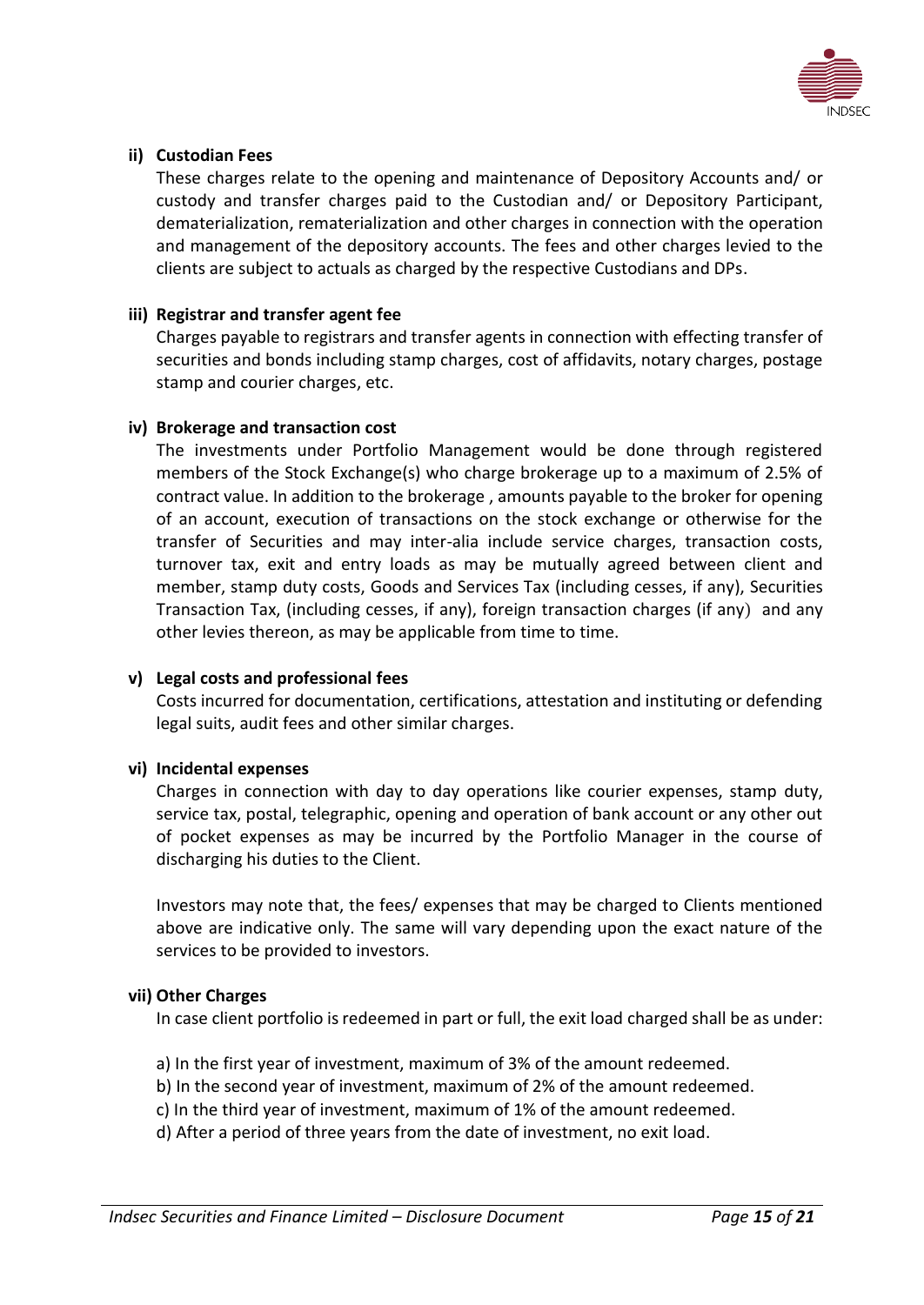

Notes:

- All fees except the management and advisory fees, shall be charged at actuals to the clients.
- Portfolio Manager shall not charge any upfront fees to Clients either directly or indirectly, except the specific charges applicable for execution of the agreement and related documents for account opening.
- Portfolio Manager may consider using the broking services of Indsec Securities and Finance Limited and other registered members, who are member of BSE and NSEIL in Cash / Derivative segment.
- Portfolio Manager may consider using the Depository services of Indsec Securities and Finance Limited and other depository participants, who are a member of NSDL / CDSL.

# <span id="page-15-0"></span>**12. Taxation**

It may be noted that the information given hereinafter is only for general information purposes and is based on the Portfolio Manager's understanding regarding the Tax laws and practice currently in force in India and the Investors should be aware that the relevant fiscal rules or their interpretation may change, or it may not be acceptable to the tax authorities. As is the case with any interpretation of any law, there can be no assurance that the tax position or the proposed tax position prevailing at the time of an investment will be accepted by the tax authorities or will continue to be accepted by them indefinitely.

In view of the individual nature of tax consequences, each client is advised to consult his/ her/ its tax advisor with respect to the specific tax consequences to him/ her/ it of participation in the products.

The portfolio manager shall not be responsible for assisting in or completing the fulfillment of the client's tax obligations.

#### **Income Tax:**

Under the portfolio management service, responsibility of the income tax payment on the income earned from PMS activities is on the investors. The Portfolio Manager will provide adequate statements required for the accounting purpose.

#### **Securities Transaction Tax:**

Securities Transaction Tax (STT) at the rate of 0.10% is applicable on delivery-based trade in equity shares or units of an equity-oriented fund entered into in a recognized stock exchange. STT paid is eligible for income tax benefit under the provisions of the Income Tax Act, subject to such conditions prescribed therein.

#### **Short Term Capital Gain Tax:**

Short-Term Capital Gain Tax is the tax that is levied on the proceeds earned through the sale of shares within one year of purchase date for assets being shares in a company or any other security listed on a recognized stock exchange in India i.e. equity shares, preference shares or debentures, or a unit of the Unit Trust of India or a unit of an equity oriented mutual fund or zero-coupon bonds.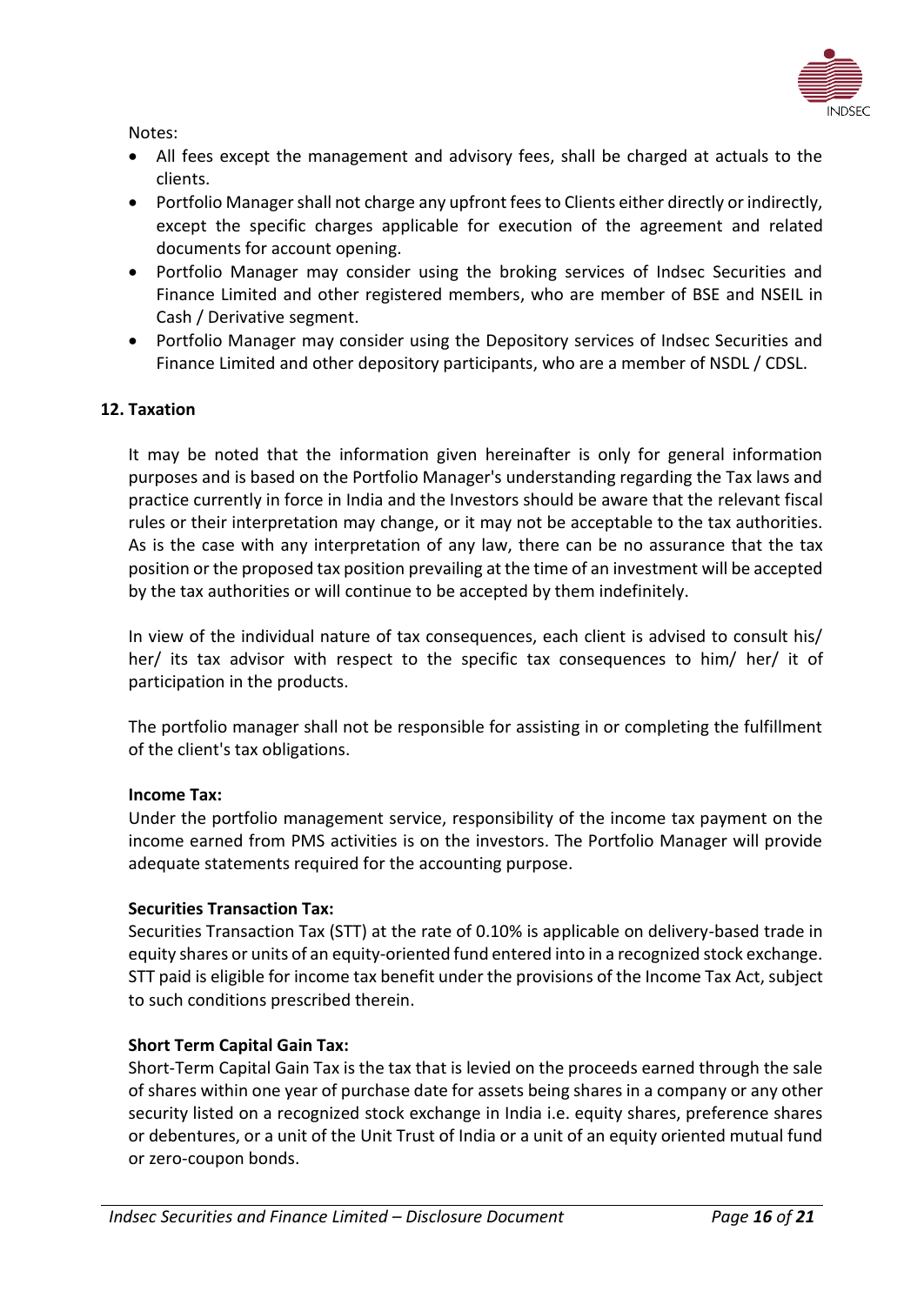

# **Long Term Capital Gain Tax:**

Long-Term Capital Gain Tax is the tax that is levied on the proceeds earned through the sale of shares after one year of purchase date for assets being shares in a company or any other security listed on a recognized stock exchange in India i.e. equity shares, preference shares or debentures, or a unit of the Unit Trust of India or a unit of an equity oriented mutual fund or zero-coupon bonds

### **Goods and Service Tax (GST):**

GST will be applicable on services provided by the Portfolio Manager to Clients. Accordingly, GST at the rate of 18% would be levied on fees if any, payable towards investment management fee, Audit Fees, Custodian Fees, Fund Accounting Fees, etc.

### **Provisions regarding Dividend Income and Bonus:**

According to the provisions of Section 94(7) of the Act on Dividend Stripping, capital losses arising from the sale/ redemption of units purchased within 3 months prior to the record date (for entitlement of dividends) and sold within 9 months after such date, is disallowed to the extent of income on such units (claimed as tax exempt).

According to the provisions of Section 94(8) of the Act on Bonus Stripping, if an investor purchases units within 3 months before the record date (for entitlement of bonus) on which bonus units are subsequently announced and sells/ redeems the original units within 9 months after that date, then the capital loss arising on transfer of original units shall be ignored for the purpose of computing his income chargeable to tax. In fact, the loss so ignored will be treated as cost of acquisition of such bonus units.

#### **Tax Deduction at Source:**

TDS is deductible on interest / dividend income and would be deducted by the issuer of such security.

#### **Details under FATCA/ Foreign Tax Laws:**

Tax regulations require us to collect information about each investor's tax residency. If you have any questions about your tax residency, please contact your tax advisor. Foreign Account Tax Compliance provisions (commonly known as FATCA) are contained in the US Hire Act 2010. Applicants (Including joint holders, Guardian, POA holder) are required to refer and mandatorily fill/ sign off a separate "FATCA declaration form". Applications without this information/ declaration being filled/ signed off will be deemed as incomplete and are liable to be rejected. Investors are requested to note that the contents of the information to be provided/ declaration in the application form may undergo a change on receipt of communication/ guidelines from SEBI.

#### <span id="page-16-0"></span>**13. Accounting Policies**

Following are the key accounting policies.

i) All Investments will be marked to market on a daily basis.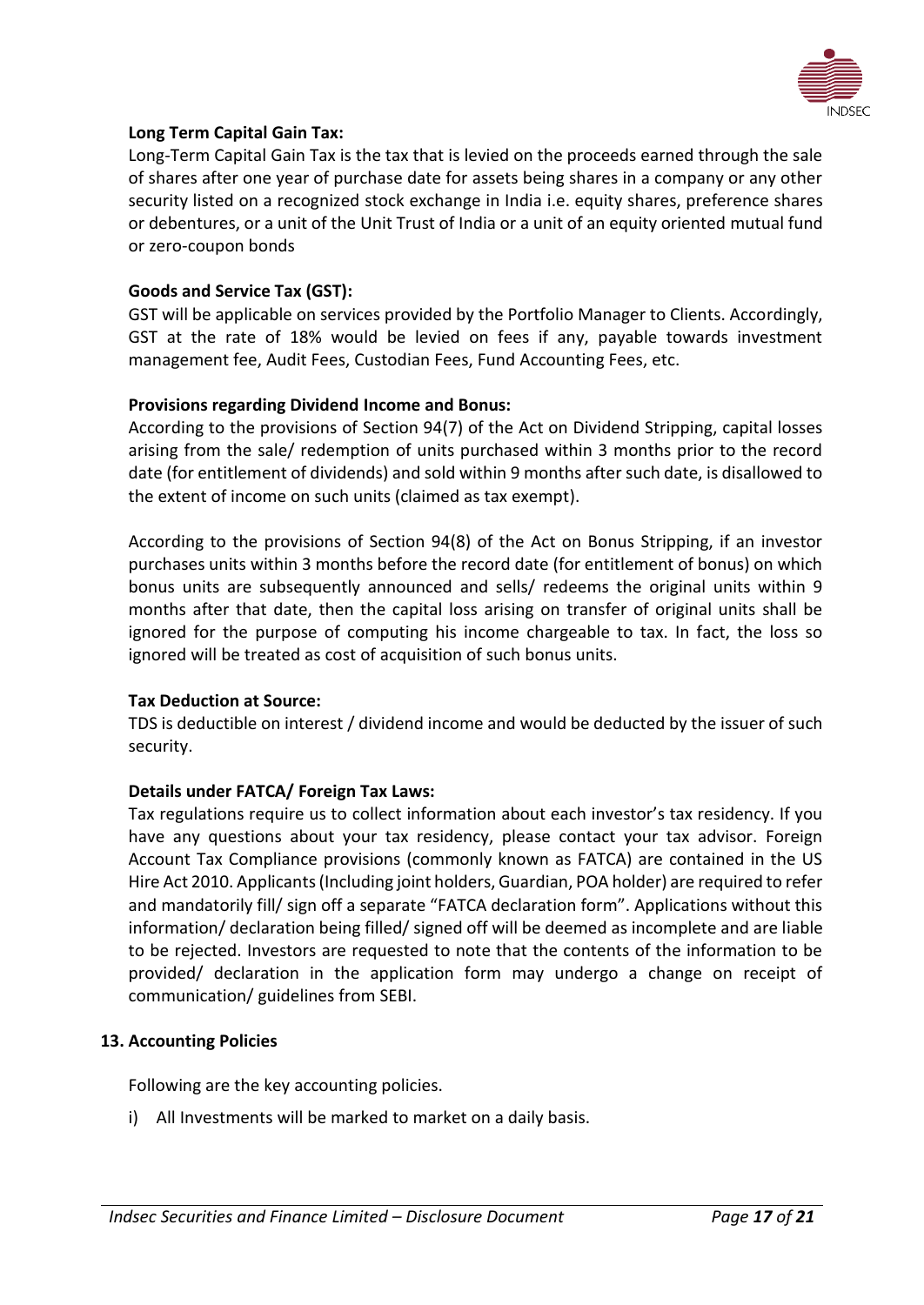

- ii) Investment in shares will be valued on the basis of Closing Prices of the NSEIL. If securities are not listed on the NSEIL, then the Closing Prices on the BSE or on any other exchange on which the securities are listed will be considered for valuation.
- iii) Investment in units of Mutual Funds will be valued on the basis of closing NAV declared by the respective Mutual Funds.
- iv) Transactions relating to equity instruments will be recognized as of the trade date and not as of the settlement date so that the effect of all investments traded during the year are recorded and reflected in the financial statement for that year.
- v) The costs of investments acquired or purchased would include brokerage, transaction charges, accrued interest, stamp charges and any charge customarily included in the brokers' contract note / trade confirmation or levied by any statute except Securities Transaction Tax.
- vi) For derivative transactions unrealized gains and losses on open positions will be calculated by the mark to market method.
- vii) For Corporate Actions Ex date accounting will be followed.
- viii)Interest (if any) shall be accounted on accrual basis.
- ix) Dividend (if any) shall be accounted on receipt basis.
- x) Realised gain and losses will be determined on First in First out (FIFO) Basis.
- xi) Bonus shares shall be recognised only when the original shares on which the bonus entitlement accrues are traded on the stock exchange on an ex-bonus basis.
- xii) Right entitlement shall be recognised only when the original shares on which the right entitlement accrues are traded on the stock exchange on an ex-rights basis.

Books of accounts would be separately maintained in the name of the client as are necessary to account for the assets and any additions, income, receipts and disbursements in connection therewith as provided under SEBI (Portfolio Managers) Regulations, 1993.

#### <span id="page-17-0"></span>**14. Investor Services**

**i) Name, address and telephone number of the investor relations officer who shall attend to the client's queries and complaints.**

| <b>Name</b>    |                      | Mr. Siddheshwar Thorat (Company Secretary)                                                     |
|----------------|----------------------|------------------------------------------------------------------------------------------------|
| Address        | $\ddot{\phantom{a}}$ | 301/302, "215 Atrium", A Wing, Andheri Kurla Road, Chakala<br>Andheri (East), Mumbai - 400 093 |
| Telephone No.: |                      | (91 22) 6114 6100 (Extn: 6106)                                                                 |
| Email address: |                      | sthorat@indsec.co.in                                                                           |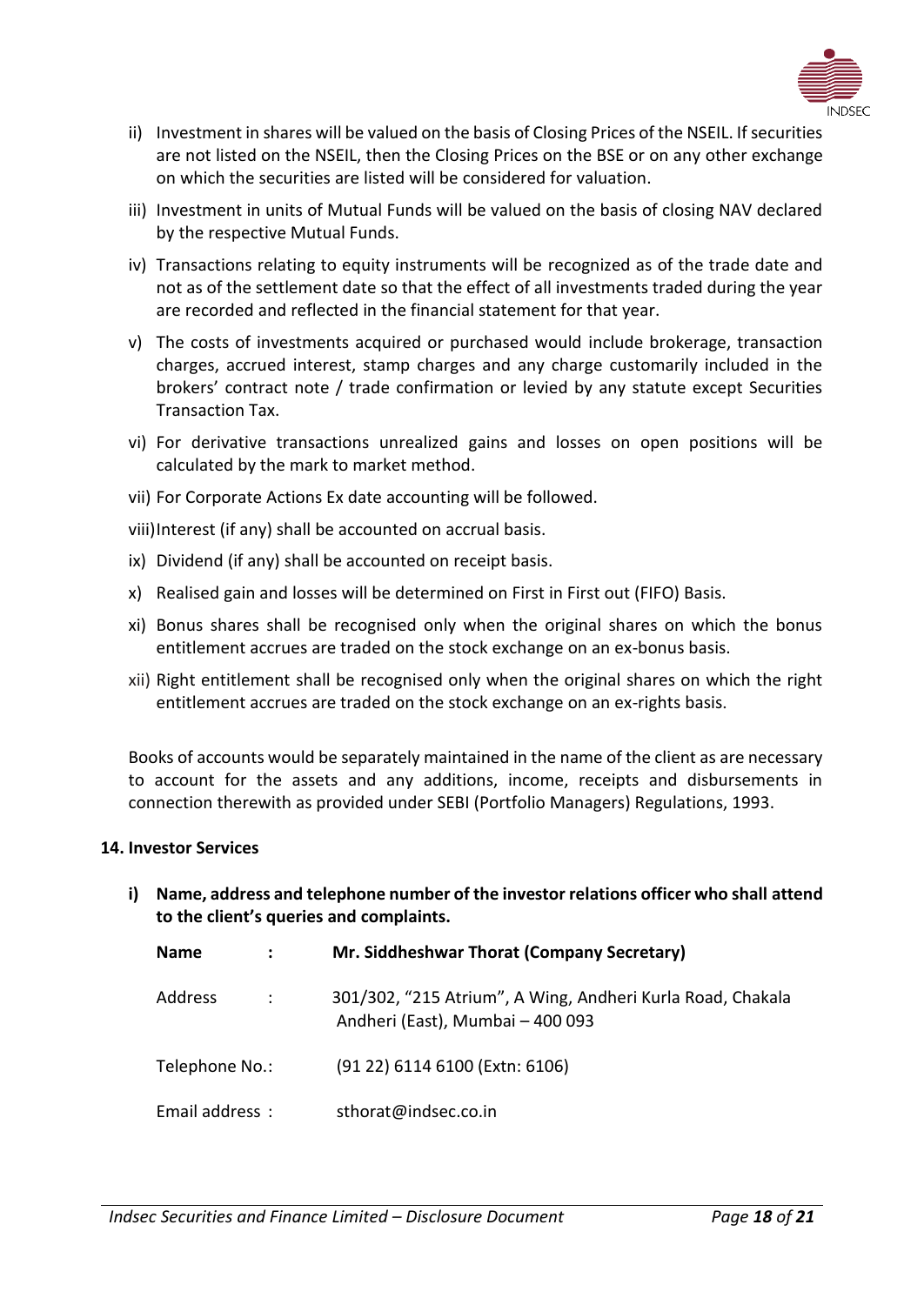

The official mentioned above will ensure prompt investor services. The Portfolio Manager will ensure that this official is vested with the necessary authority, independence and the means to handle investor complaints.

# **ii) Grievance redressal and dispute settlement mechanism**

- A. Investor grievances will be received by investor relations officer at the office of the portfolio manager. All the complaints will be closely followed up to ensure timely redressal and prompt investor service.
	- a) On receipt of complaint Portfolio Manager would endeavor to resolve the complaint with 30 days of its receipt, Investor relationship officer would be primary contact for the clients and he/ she would internally work with other team members to get the query resolved.
	- b) In case the query remains unresolved for a period of 30 days from its being raised by the clients the next point of escalation would be the Managing Director of the company who can be contacted on the following address:

| <b>Name</b>    | $\mathbf{L}$               | Mr. Nandkishore H. Gupta                                                                       |
|----------------|----------------------------|------------------------------------------------------------------------------------------------|
| <b>Address</b> | $\mathcal{L}^{\text{max}}$ | 301/302, "215 Atrium", A Wing, Andheri Kurla<br>Road, Chakala Andheri (East), Mumbai - 400 093 |
|                |                            | (91 22) 6114 6100 (Extn: 6101 / 6102)                                                          |
| Email address  | $\ddot{\phantom{a}}$       | ngupta@indsec.co.in                                                                            |

- c) In case grievances of the client is not addressed to their satisfaction as per the mechanism given above, the client may lodge the complaint with SEBI's web based complaints redressal system (SCORES) on http://scores.gov.in.
- B. In case of any dispute or difference, the same shall be referred to arbitration of a sole arbitrator, in accordance with the Arbitration and Conciliation Act, 1996 and the rules framed there under. If the parties do not agree to the appointment of a sole arbitrator, then, each party shall appoint one arbitrator and the two appointed arbitrators shall appoint a third arbitrator who shall act as the presiding arbitrator. The venue for conducting arbitration proceedings shall be Mumbai, India. The language of the arbitration shall be English. The decision of the arbitrators shall be final and binding on the parties.

<span id="page-18-0"></span>In the event of dispute by either part, the other party will be entitled to judicial remedy in addition to the Arbitration.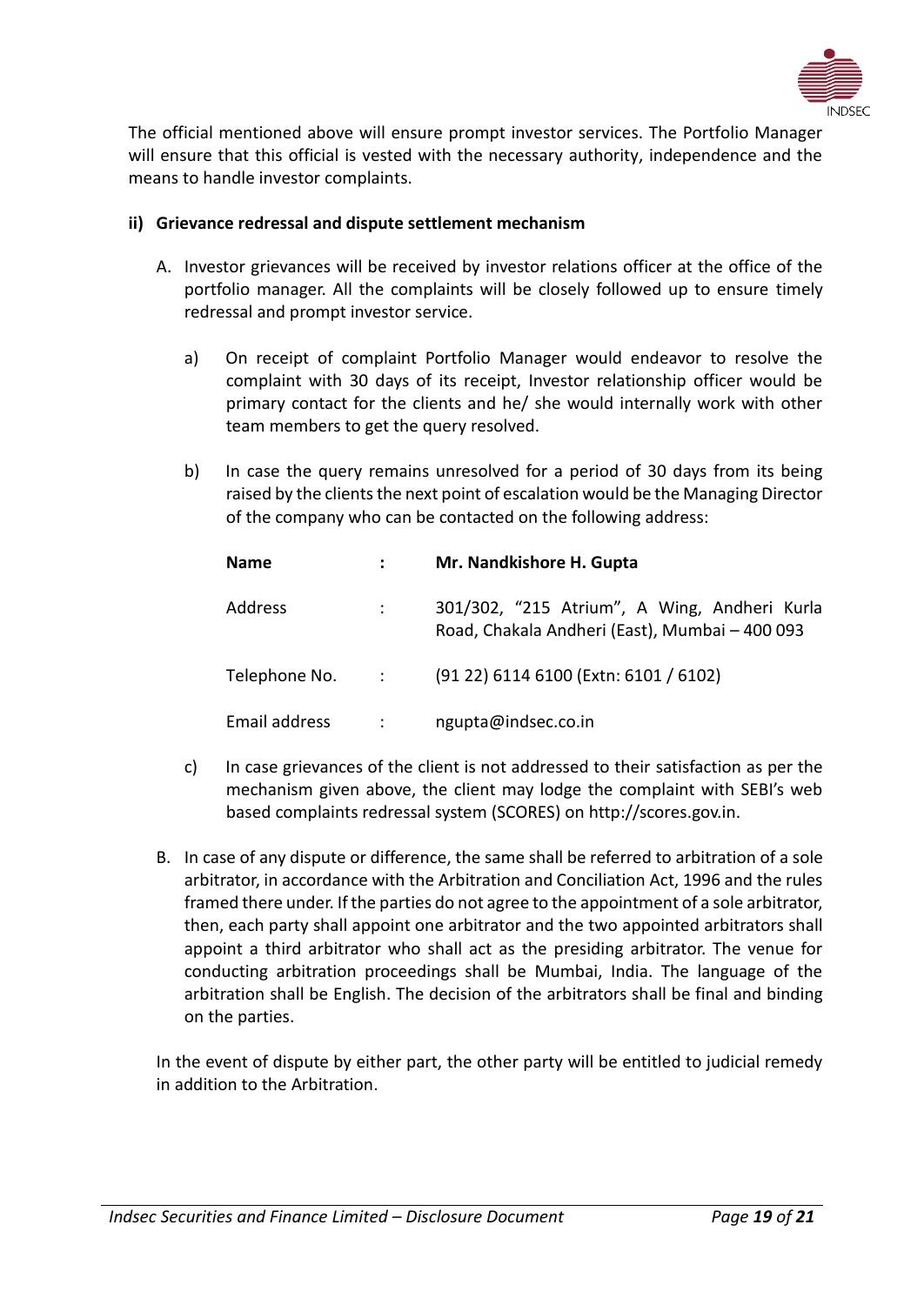

### **15. General**

The Portfolio Manager and the client can mutually agree to be bound by specific terms through a written two-way agreement between themselves in addition to the standard agreement.

#### **FOR INDSEC SECURITIES AND FINANCE LTD.**

Date: 13<sup>th</sup> May, 2022 Place: Mumbai

 **Sd/- Sd/- Nandkishore H. Gupta Managing Director/ Principle Officer**

**Maya H. Gandhi Whole Time Director**